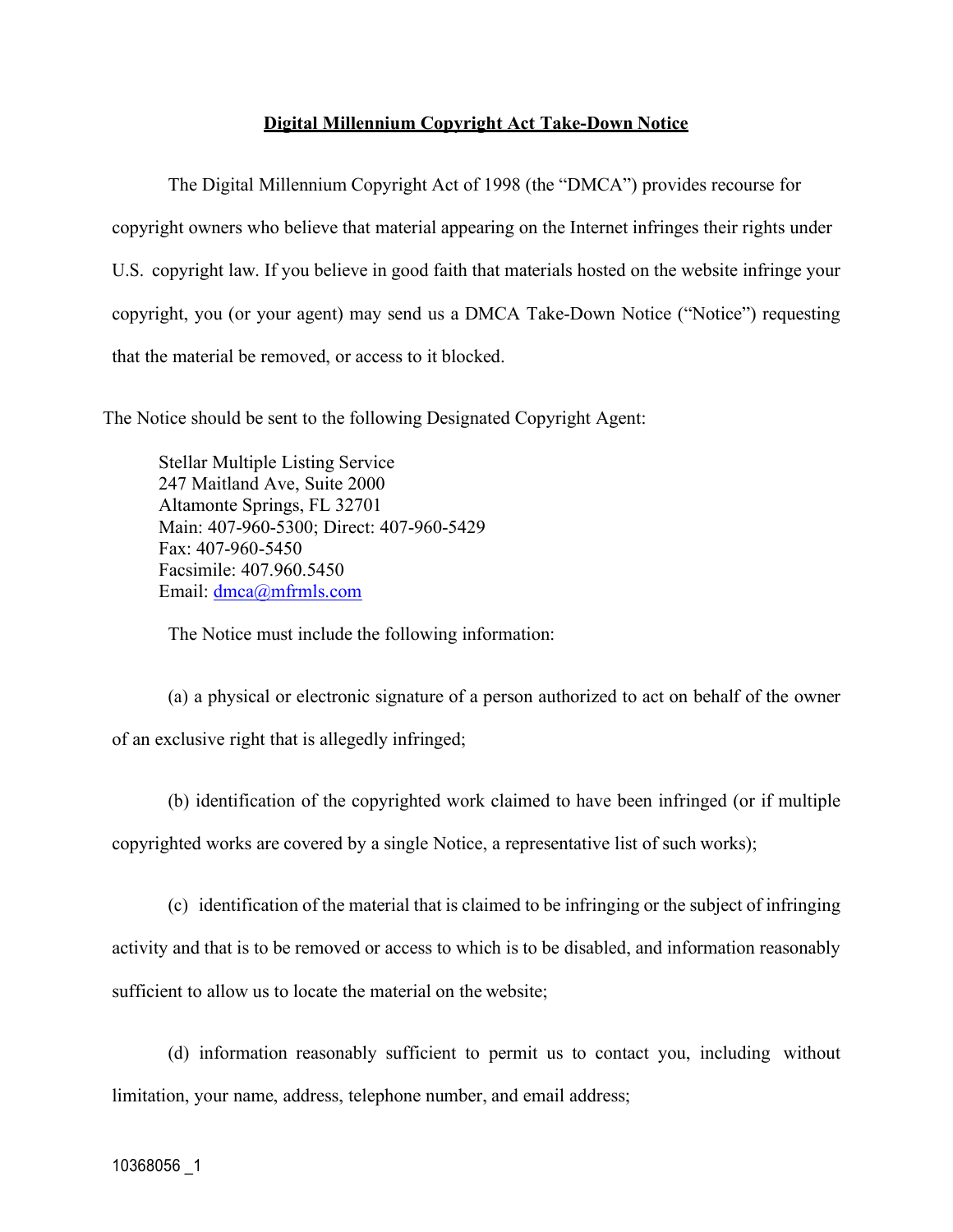(e) a statement that you have a good faith belief that use of the material in the manner complained of is not authorized by the copyright owner, its agent, or the law; and

(f) a statement that the information in the Notice is accurate and, under penalty of perjury, that you are authorized to act on behalf of the owner of an exclusive right that is allegedly infringed.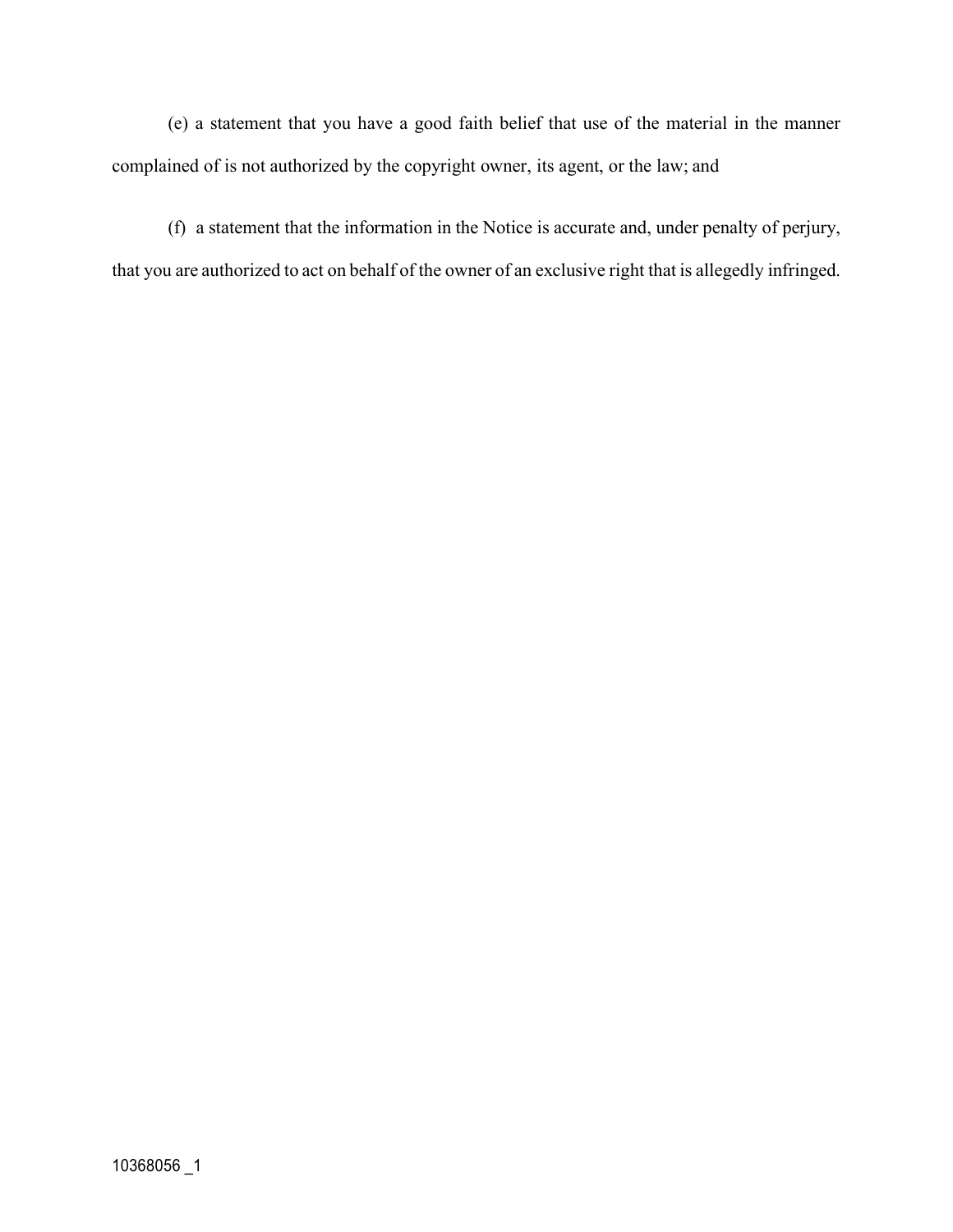## **DMCA Take-Down Counter-Notice**

If you believe in good faith that a DMCA Take-Down Notice of copyright infringement has been wrongly filed against you, the DMCA permits you to send us a counter-notice ("Counter-Notice"). The Counter-Notice should be sent to the following Designated Copyright Agent:

Stellar Multiple Listing Service 247 Maitland Ave, Suite 2000 Altamonte Springs, FL 32701 Main: 407-960-5300; Direct: 407-960-5429 Fax: 407-960-5450 Facsimile: 407.960.5450 Email: dmca@mfrmls.com

The Counter-Notice must include the following information:

(a) Your physical or electronic signature;

(b) identification of the material that has been removed or to which access has been disabled, and the location at which the material appeared before it was removed or access to it was disabled;

(c) a statement under penalty of perjury that you have a good faith belief that the material was removed or disabled as a result of mistake or misidentification of the material to be removed or disabled;

(d) your name, address, and telephone number, and a statement that you consent to the jurisdiction of Federal District Court for the judicial district in which the address is located, or if your address is outside of the United States, for any judicial district in which we may be